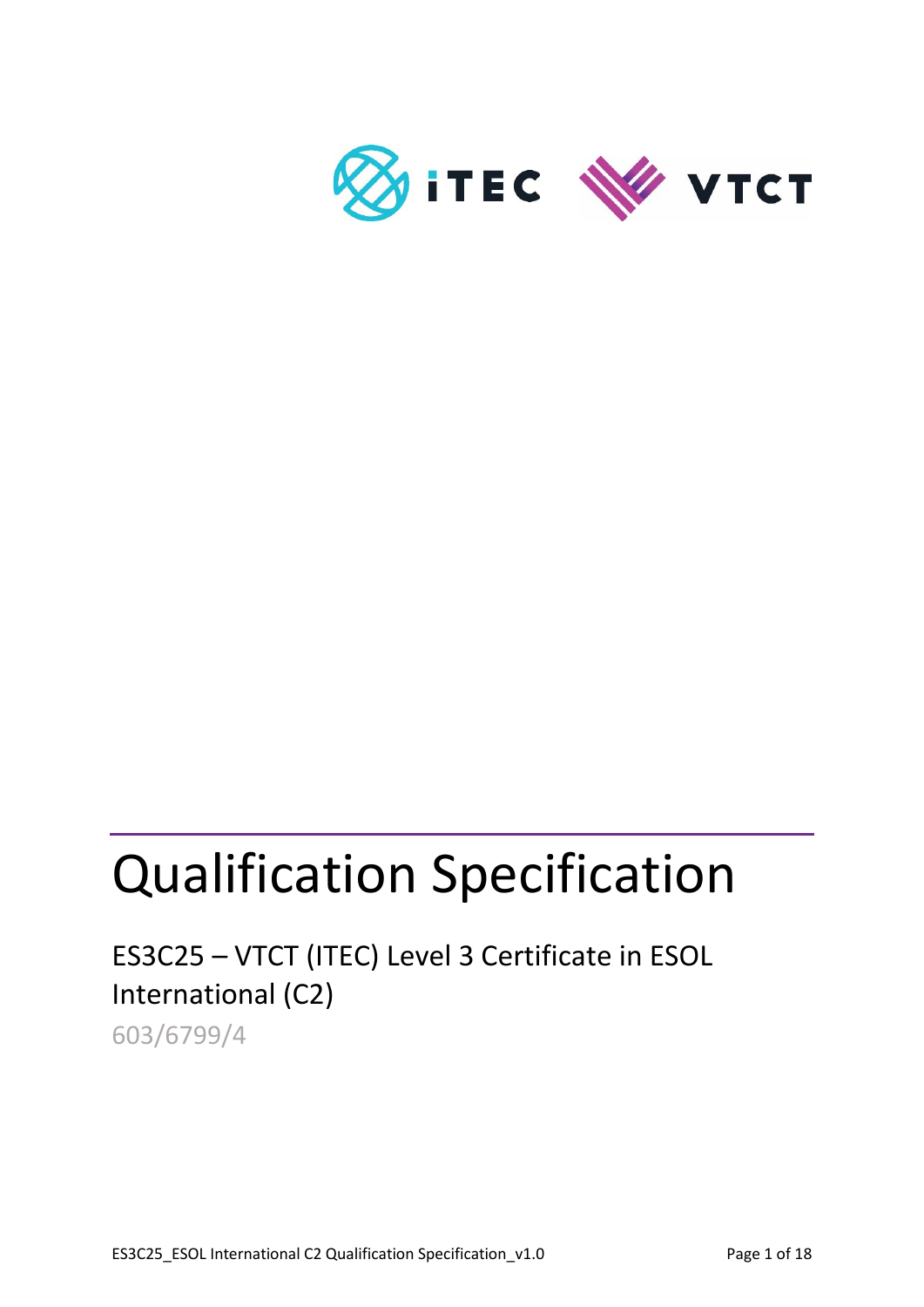# <span id="page-1-0"></span>About VTCT (ITEC)

Market-leading specialists, iTEC & VTCT, provide international qualifications and assessments in over 40 countries.

Through the two organisations, qualifications are delivered via over 2,000 approved sites globally with an ever-expanding list of centres throughout the UK and Ireland and a growing international presence.

Awarding for over 50 years, both iTEC & VTCT offer high-quality, robust and regulated qualifications and assessments in a range of sectors, including beauty therapy, complementary therapy, hairdressing and barbering, sports, active health & fitness, hospitality, business & retail and learning & development. Offering smarter support for brighter futures, with award-winning resources including: ManageAssess, Pivot Point, Smart End Point Assessment and Cengage.

For more information visit us a[t www.itecworld.co.uk](http://www.itecworld.co.uk/) and [www.vtct.org.uk,](http://www.vtct.org.uk/) or contact our dedicated Customer Support Team via email; [customersupport@vtct.org.uk](mailto:customersupport@vtct.org.uk) or call +44 (0)23 8068 4500.

All material in this publication is copyright of VTCT (ITEC) © Vocational Training Charitable Trust, 2020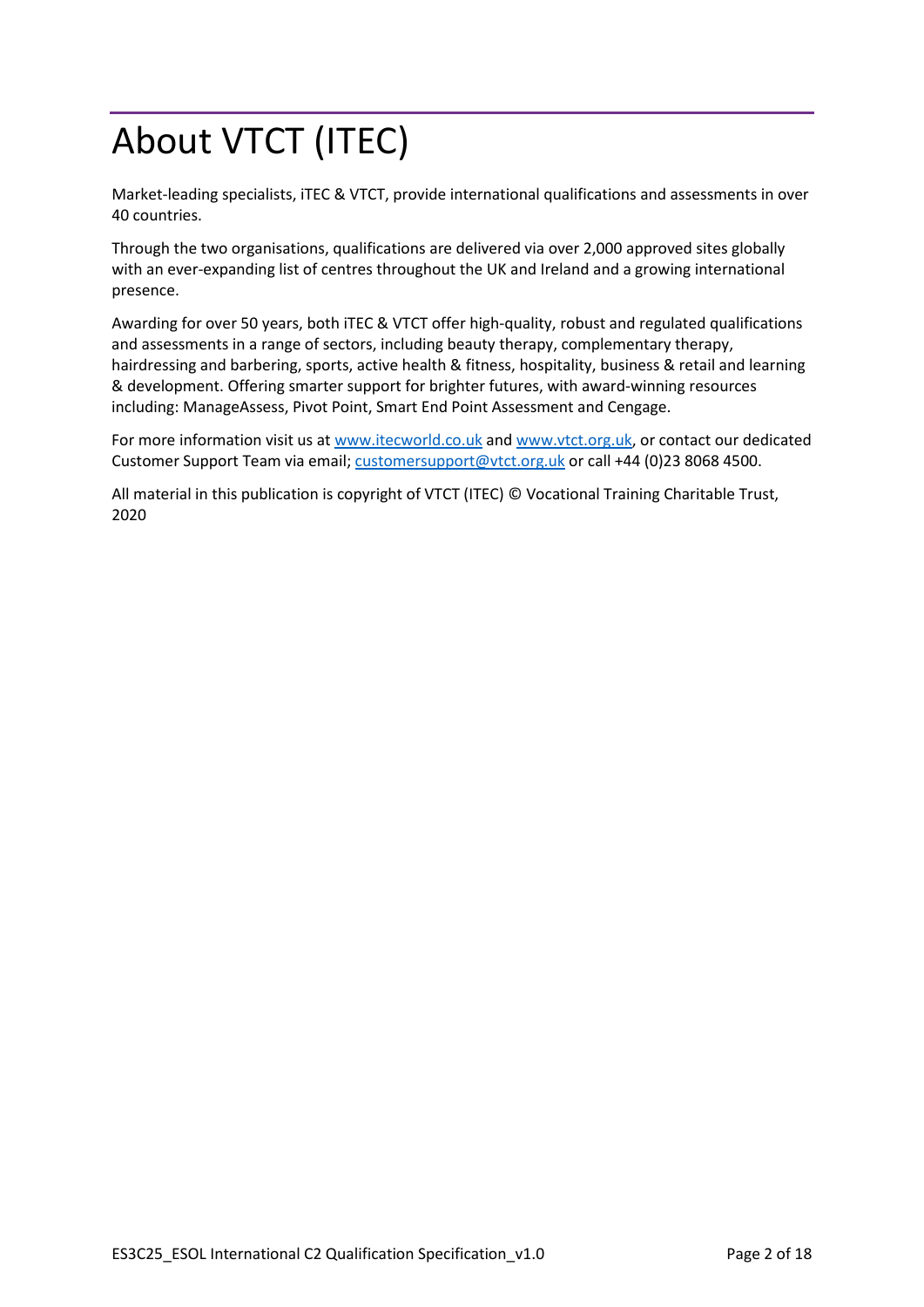### <span id="page-2-0"></span>Contents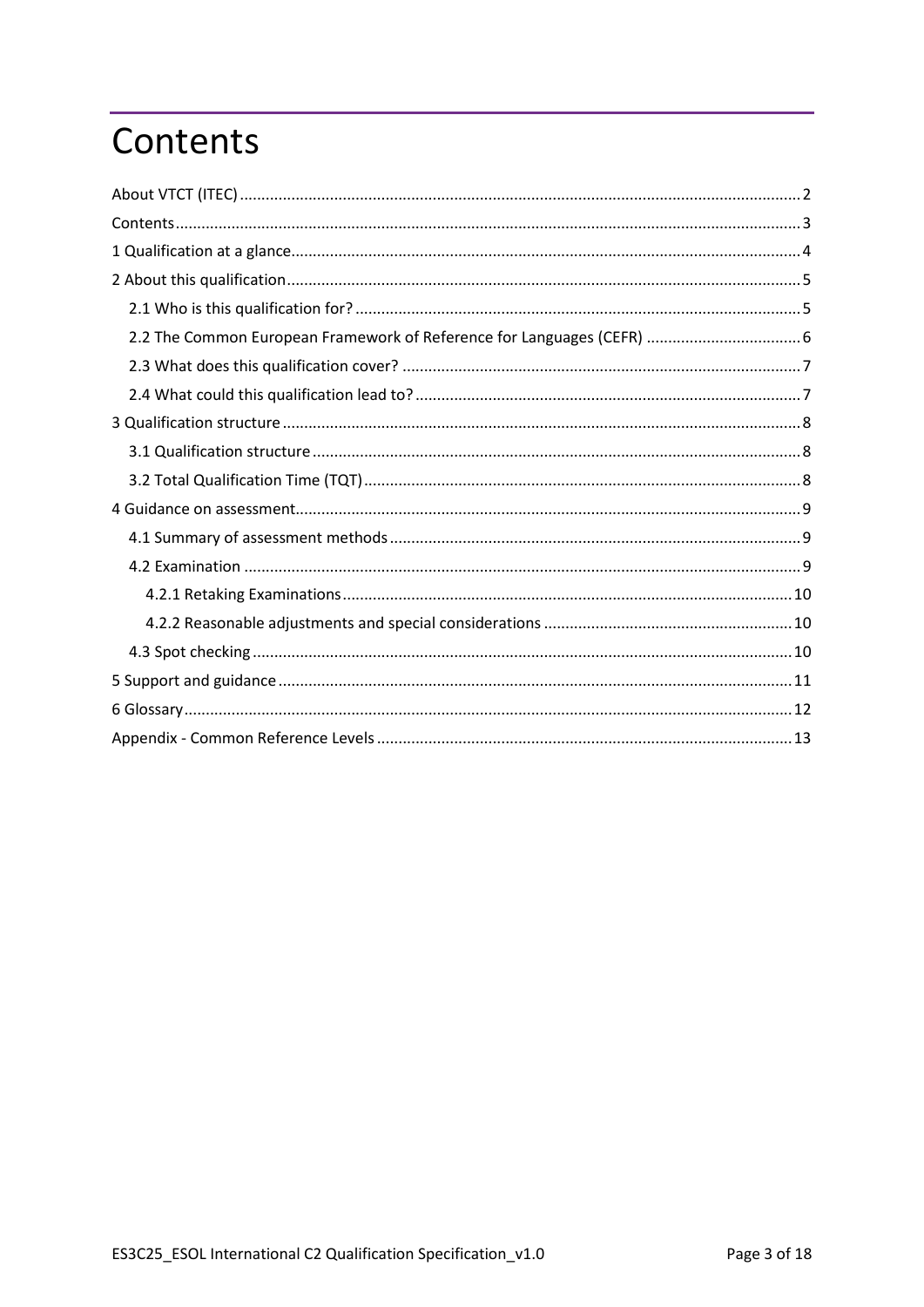### <span id="page-3-0"></span>1 Qualification at a glance

| <b>Qualification title</b>            | VTCT (ITEC) Level 3 Certificate in ESOL International<br>(C2)                                                                                                                                                                                                                                                                                                                                                                                  |
|---------------------------------------|------------------------------------------------------------------------------------------------------------------------------------------------------------------------------------------------------------------------------------------------------------------------------------------------------------------------------------------------------------------------------------------------------------------------------------------------|
| <b>Qualification number</b>           | 603/6799/4                                                                                                                                                                                                                                                                                                                                                                                                                                     |
| <b>Product code</b>                   | ES3CC2                                                                                                                                                                                                                                                                                                                                                                                                                                         |
| <b>First registration date</b>        | 01/12/2020                                                                                                                                                                                                                                                                                                                                                                                                                                     |
| Age range                             | Centres must ensure the qualification they offer to their<br>learners are suitable to their age, ability and needs.                                                                                                                                                                                                                                                                                                                            |
| <b>Total Qualification Time (TQT)</b> | 320                                                                                                                                                                                                                                                                                                                                                                                                                                            |
| <b>Guided Learning (GL) hours</b>     | 280                                                                                                                                                                                                                                                                                                                                                                                                                                            |
| <b>Assessment</b>                     | To be awarded this qualification, learners must successfully<br>achieve the following modes<br>Speaking<br>$\bullet$<br>Listening<br>$\bullet$<br>Writing<br>$\bullet$<br>Reading<br>Use of English                                                                                                                                                                                                                                            |
| <b>Grading</b>                        | Fail/Pass/Merit/Distinction                                                                                                                                                                                                                                                                                                                                                                                                                    |
| <b>Entry requirements</b>             | There are no formal entry requirements for learners<br>undertaking the qualifications. It is not necessary for learners<br>to have achieved a qualification in English prior to entry for a<br>VTCT (ITEC) Level 3 Certificate in ESOL International<br>$(C2)$ .                                                                                                                                                                               |
| <b>Progression Opportunities</b>      | Learners may wish to use this qualification as a stepping-<br>stone to higher level ESOL International qualification.                                                                                                                                                                                                                                                                                                                          |
| <b>Qualification Objectives</b>       | To achieve a nationally recognised qualification in English,<br>referenced to the descriptions of language proficiency in the<br>Common European Framework Reference for Languages<br>$(CEF)$ .                                                                                                                                                                                                                                                |
| <b>Qualification Features</b>         | On demand and flexible examination<br>$\bullet$<br>Examination can be conducted at times that are suitable<br>$\bullet$<br>to Centres and learners there are no 'assessment<br>windows'<br>Learner centred examination which bolsters confidence<br>$\bullet$<br>in learning and assessment and supports all learners to<br>fulfil their potential confidence<br>Separate written and spoken examination<br>٠<br>Online and paper-based format |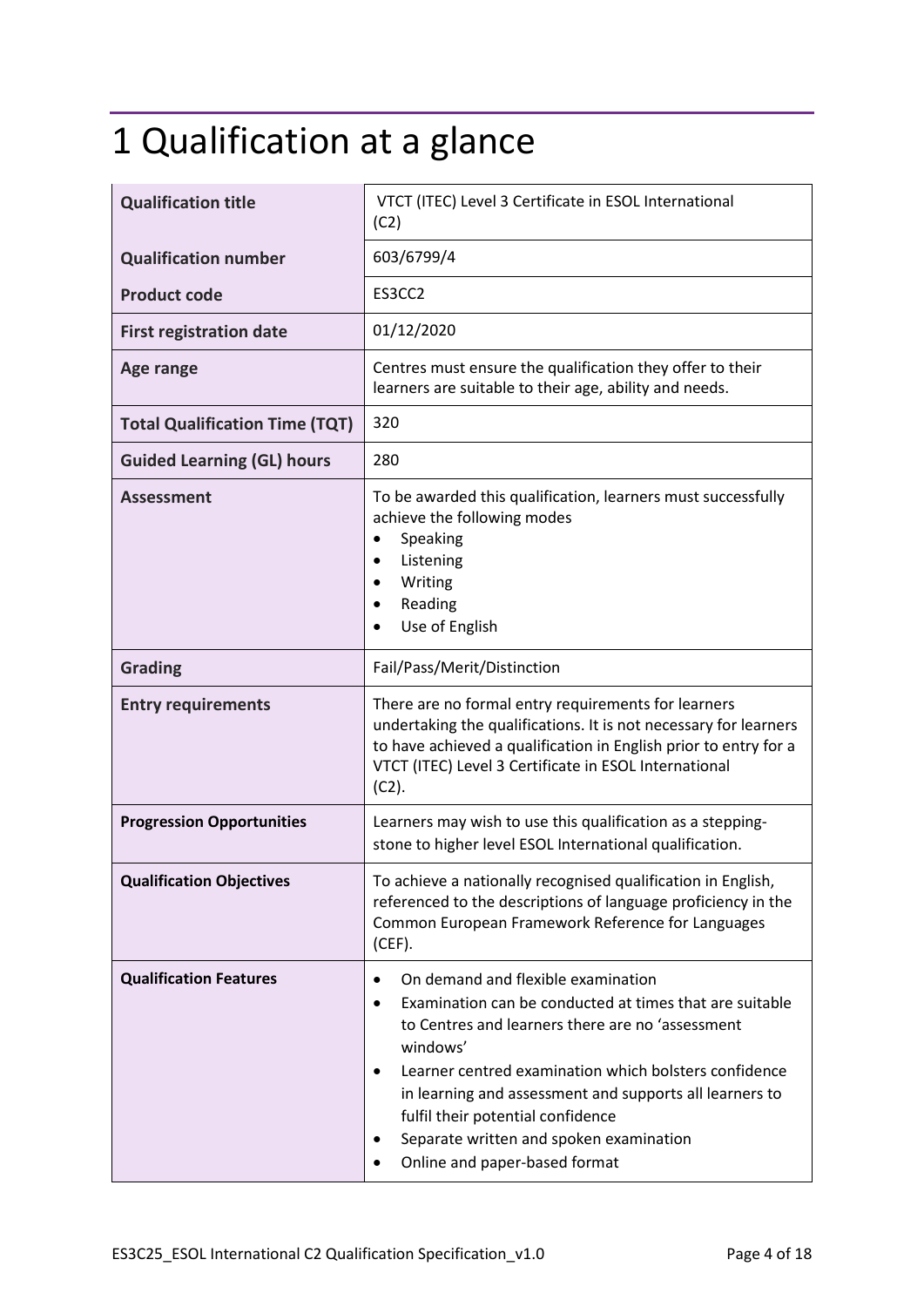### <span id="page-4-0"></span>2 About this qualification

#### <span id="page-4-1"></span>2.1 Who is this qualification for?

The VTCT (ITEC) ESOL International qualifications are designed for learners who

- are not native speakers of English and wish to achieve a high quality internationally recognised qualification in English language that is available and recognised worldwide
- wish to study a new language
- need English language for everyday or work
- require an externally recognised certificate

The Qualifications are recognised in the UK and globally and are a reference to the descriptions of language proficiency in the Common European Framework Reference for Languages (CEFR).

CEFR available:<https://www.coe.int/en/web/common-european-framework-reference-languages>

There are six qualifications within VTCT (ITEC) ESOL International suite of qualifications offering learners a vertical progression route. From A1 for novices up to C2 for those who have mastered the language. The VTCT (ITEC) Level 3 Certificate in ESOL International (C2) is the proficiency level of the Common European Framework of Reference (CEFR). The qualifications assess the learners' competency in all five skills speaking, listening, reading, writing and use of English.

| Common<br><b>European</b><br><b>Framework of</b><br>Reference<br>(CEFR) Level | <b>VTCT (ITEC) ESOL International qualifications</b>                        | <b>Equivalent UK Levels</b> |
|-------------------------------------------------------------------------------|-----------------------------------------------------------------------------|-----------------------------|
| Basic user                                                                    | VTCT (ITEC) Entry Level Certificate in ESOL<br>International (Entry 1) (A1) | Entry Level 1               |
| Basic user                                                                    | VTCT (ITEC) Entry Level Certificate in ESOL<br>International (Entry 2) (A2) | Entry Level 2               |
| Independent<br>user                                                           | VTCT (ITEC) Entry Level Certificate in ESOL<br>International (Entry 3) (B1) | Entry Level 3               |
| Independent<br>user                                                           | VTCT (ITEC) Level 1 Certificate in ESOL<br>International (B2)               | Level 1                     |
| Proficient user                                                               | VTCT (ITEC) Level 2 Certificate in ESOL<br>International (C1)               | Level 2                     |
| Proficient user                                                               | VTCT (ITEC) Level 3 Certificate in ESOL<br>International (C2)               | Level 3                     |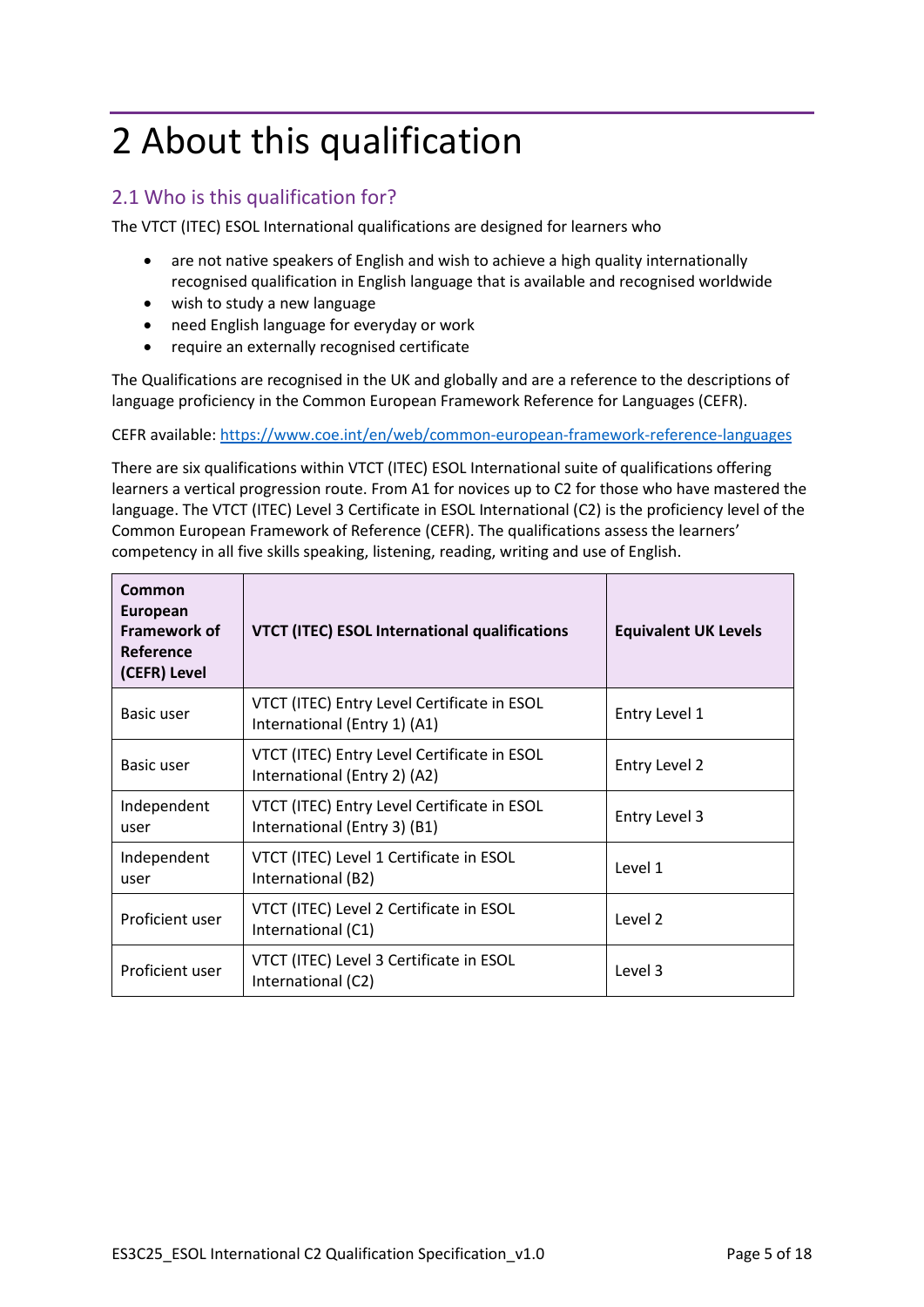#### <span id="page-5-0"></span>2.2 The Common European Framework of Reference for Languages (CEFR)

The Common European Framework of Reference for Languages (CEFR) is an international standard for describing language ability. It describes language ability on a six-point scale, from A1 for novices, up to C2 for those who have mastered the language. This makes it easy for anyone involved in language teaching, learning and testing, such as teachers or learners, to see the level of different qualifications. It also means that employers and educational institutions can easily compare our qualifications to other examinations in their country.

| <b>Basic</b>              |                | A1 - Can understand and use familiar everyday expressions and very<br>basic phrases aimed at the satisfaction of needs of a concrete type. Can<br>introduce him/herself and others and can ask and answer questions<br>about personal details such as where he/she lives, people he/she knows<br>and things he/she has. Can interact in a simple way provided the other<br>person talks slowly and clearly and is prepared to help.                                                                         |
|---------------------------|----------------|-------------------------------------------------------------------------------------------------------------------------------------------------------------------------------------------------------------------------------------------------------------------------------------------------------------------------------------------------------------------------------------------------------------------------------------------------------------------------------------------------------------|
| user                      |                | A2 – Can understand sentences and frequently used expressions related<br>to areas of most immediate relevance (e.g. very basic personal and<br>family information, shopping, local geography, employment). Can<br>communicate in simple and routine tasks requiring a simple and direct<br>exchange of information on familiar and routine matters. Can describe in<br>simple terms aspects of his/her background, immediate environment<br>and matters in areas of immediate need.                         |
| Independent               |                | B1 - Can understand the main points of clear standard input on familiar<br>matters regularly encountered in work, school, leisure, etc. Can deal with<br>most situations likely to arise whilst travelling in an area where the<br>language is spoken. Can produce simple connected text on topics, which<br>are familiar, or of personal interest. Can describe experiences and<br>events, dreams, hopes & ambitions and briefly give reasons and<br>explanations for opinions and plans.                  |
| user                      | <b>B2</b>      | B2 - Can understand the main ideas of complex text on both concrete<br>and abstract topics, including technical discussions in his/her field of<br>specialisation. Can interact with a degree of fluency and spontaneity that<br>makes regular interaction with native speakers quite possible without<br>strain for either party. Can produce clear, detailed text on a wide range<br>of subjects and explain a viewpoint on a topical issue giving the<br>advantages and disadvantages of various options |
| <b>Proficient</b><br>user |                | $C1$ – Can understand a wide range of demanding, longer texts, and<br>recognise implicit meaning. Can express him/herself fluently and<br>spontaneously without much obvious searching for expressions. Can use<br>language flexibly and effectively for social, academic and professional<br>purposes. Can produce clear, well-structured, detailed text on complex<br>subjects, showing controlled use of organisational patterns, connectors<br>and cohesive devices.                                    |
|                           | C <sub>2</sub> | C2 - Can understand with ease virtually everything heard or read. Can<br>summarise information from different spoken and written sources,<br>reconstructing arguments and accounts in a coherent presentation. Can<br>express him/herself spontaneously, very fluently and precisely,<br>differentiating finer shades of meaning even in more complex situations.                                                                                                                                           |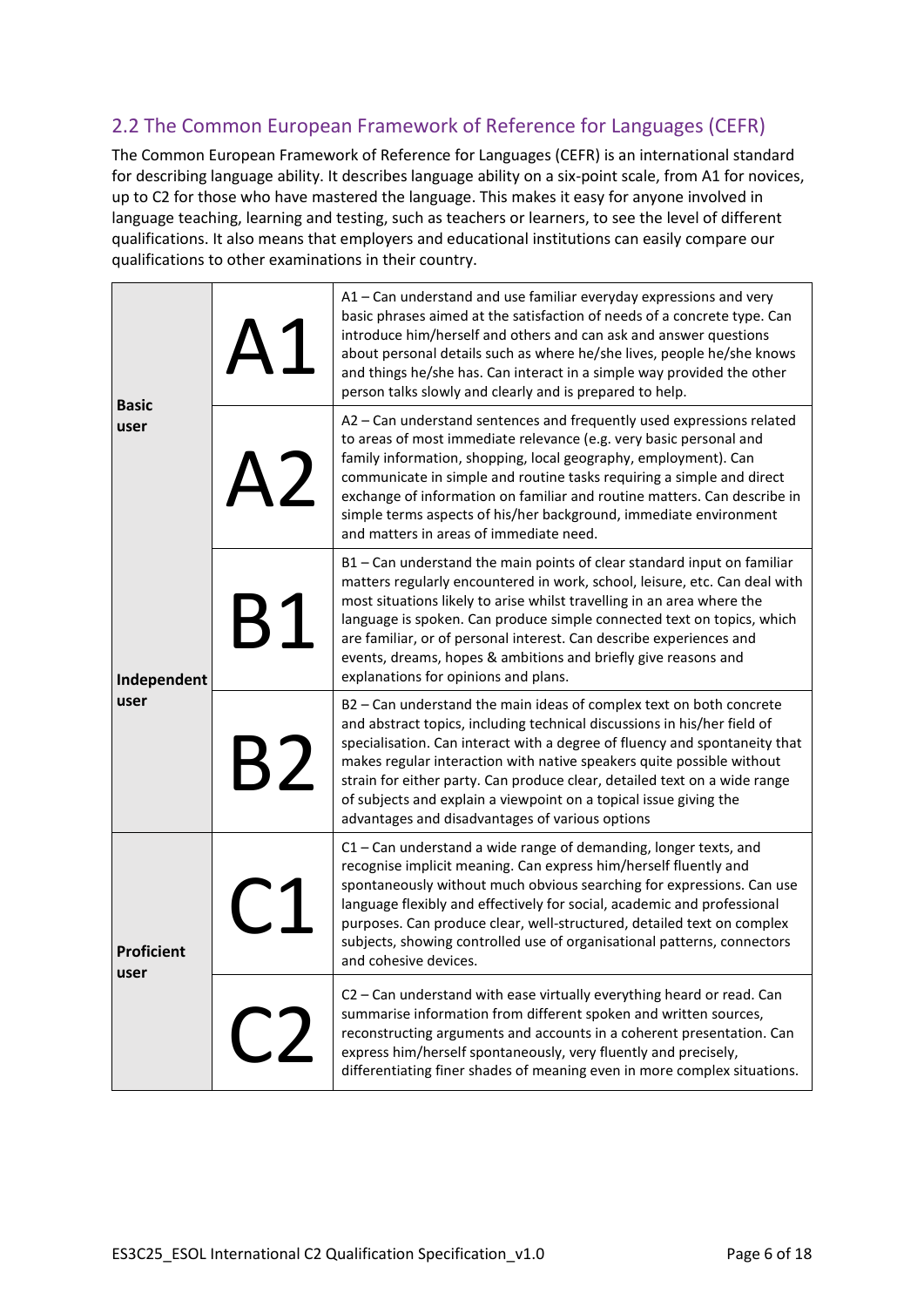#### <span id="page-6-0"></span>2.3 What does this qualification cover?

The qualification includes five mandatory modes which assess the learners' skills and competency in all five skills; speaking, listening, reading, writing and use of English.

| <b>Mode title</b> | <b>Level</b> |
|-------------------|--------------|
| Speaking          | Level 3      |
| Listening         | Level 3      |
| Reading           | Level 3      |
| Use of English    | Level 3      |
| Writing           | Level 3      |

#### <span id="page-6-1"></span>2.4 What could this qualification lead to?

VTCT (ITEC) ESOL International qualifications are designed for learners who are not native speakers of English and who wish to achieve a high quality, internationally recognised qualification in English. VTCT (ITEC) ESOL International qualifications are suitable for learners wishing to improve their general English or for learners who wish to enter into higher education or professional employment in the UK or elsewhere. Learners can progress through VTCT's suite of ESOL international qualifications:

- VTCT (ITEC) Entry Level Certificate in ESOL International (Entry 1) (A1)
- VTCT (ITEC) Entry Level Certificate in ESOL International (Entry 2) (A2)
- VTCT (ITEC) Entry Level Certificate in ESOL International (Entry 3) (B1)
- VTCT (ITEC) Level 1 Certificate in ESOL International (B2)
- VTCT (ITEC) Level 2 Certificate in ESOL International (C1)
- VTCT (ITEC) Level 3 Certificate in ESOL International (C2)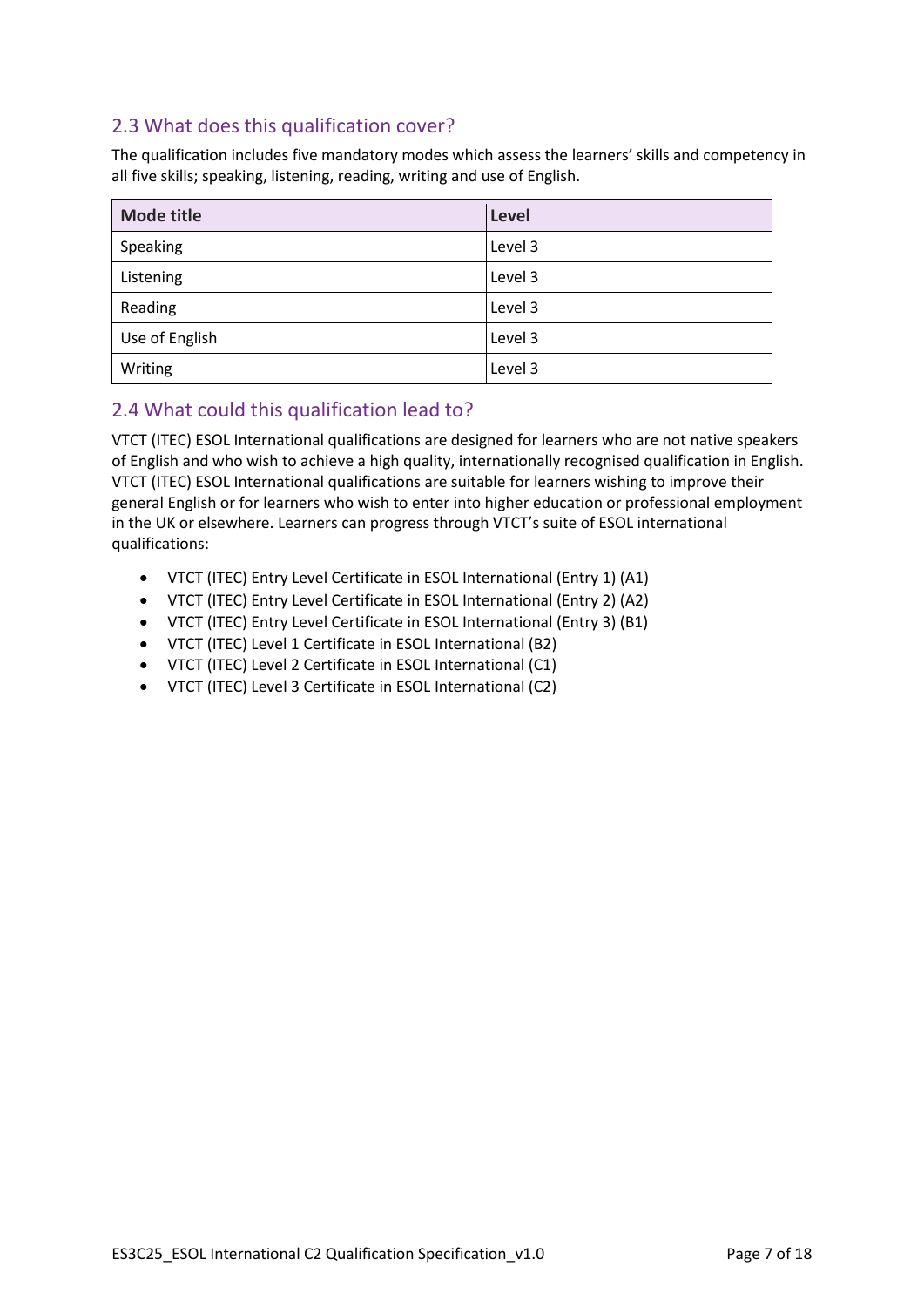## <span id="page-7-0"></span>3 Qualification structure

#### <span id="page-7-1"></span>3.1 Qualification structure

To be awarded the VTCT (ITEC) Level 3 Certificate in ESOL International (C2) learners must achieve an overall Pass grade from assessment modes as detailed in section 4.

| <b>Mandatory mode</b> | <b>Level</b> |
|-----------------------|--------------|
| Listening             | Level 3      |
| Reading               | Level 3      |
| Writing               | Level 3      |
| Use of English        | Level 3      |
| Speaking              | Level 3      |

#### <span id="page-7-2"></span>3.2 Total Qualification Time (TQT)

TQT is defined under the Ofqual General Conditions of Recognition, General Condition J1.8, as the number of notional hours which represents an estimate of the total amount of time that could reasonably be expected to be required in order for a learner to achieve and demonstrate achievement of the level of attainment necessary for the award of a qualification.

TQT is comprised of the following two elements:

- the number of hours which an awarding organisation has assigned to a qualification for Guided Learning, and
- an estimate of the number of hours a learner will reasonably be likely to spend in preparation, study or any other form of participation in education or training, including assessment, which takes place as directed – but, unlike Guided Learning, not under the immediate guidance or supervision of – a lecturer, supervisor, tutor or other appropriate provider of education or training.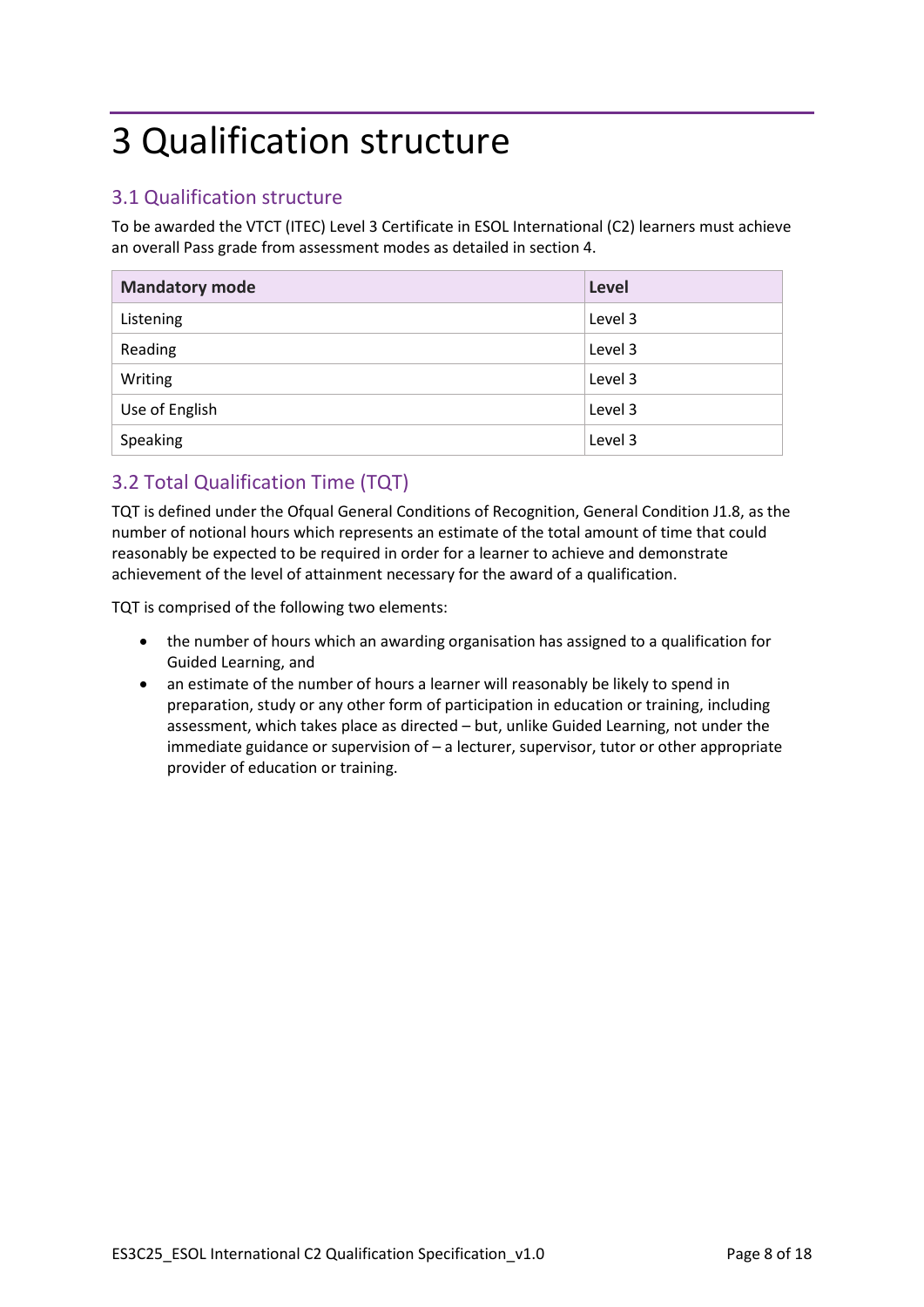### <span id="page-8-0"></span>4 Guidance on assessment

#### <span id="page-8-1"></span>4.1 Summary of assessment methods

The VTCT (ITEC) Level 3 Certificate in ESOL International (C2), listening, reading, use of English and writing modes of assessment are assessed by either a paper based or online examination which are externally set and quality assured by VTCT (ITEC). Learners are required to take all five assessment modes in order to receive an overall grade and be eligible for certification. The speaking mode of the qualification is internally assessed by the centres speech assessor and interlocutor and externally quality assured by VTCT.

| <b>Mode of Assessment</b><br>(Paper-based or online) | Assessment<br><b>Method</b>                            | <b>Examination Conditions</b> | <b>Speaking</b><br>Assessment-<br><b>Controlled</b> |
|------------------------------------------------------|--------------------------------------------------------|-------------------------------|-----------------------------------------------------|
| Use of English                                       |                                                        |                               |                                                     |
| Listening                                            |                                                        |                               |                                                     |
| Reading                                              | <b>Written Examination</b>                             |                               |                                                     |
| Writing                                              |                                                        |                               |                                                     |
| Speaking                                             | <b>Practical Oral</b><br>Examination<br>(Face to Face) |                               |                                                     |

#### <span id="page-8-2"></span>4.2 Examination

The theory examination is closed book and consists of one paper. The paper includes a range of tasks including multiple-choice, true and false questions as well as a writing task. Learners must sit the examination for listening, reading, writing and use of English in one session. The speaking mode of the assessment can be scheduled by the centre on the same day as the examination or on a different day.

| Mode of<br><b>Assessment</b> | <b>Assessment Type</b>                                                                                         | <b>Total Timing</b> | Weighting |
|------------------------------|----------------------------------------------------------------------------------------------------------------|---------------------|-----------|
| Listening                    |                                                                                                                | 30 minutes          | 20%       |
| Use of English               | Written<br>Examination $-$<br>completed in one<br>session                                                      |                     | 20%       |
| Reading                      |                                                                                                                | 150 minutes         | 20%       |
| Writing                      |                                                                                                                |                     | 20%       |
| Speaking                     | <b>Practical Oral</b><br><b>Examination (Face</b><br>to Face) - taken<br>independently of<br>the written paper | 12 minutes          | 20%       |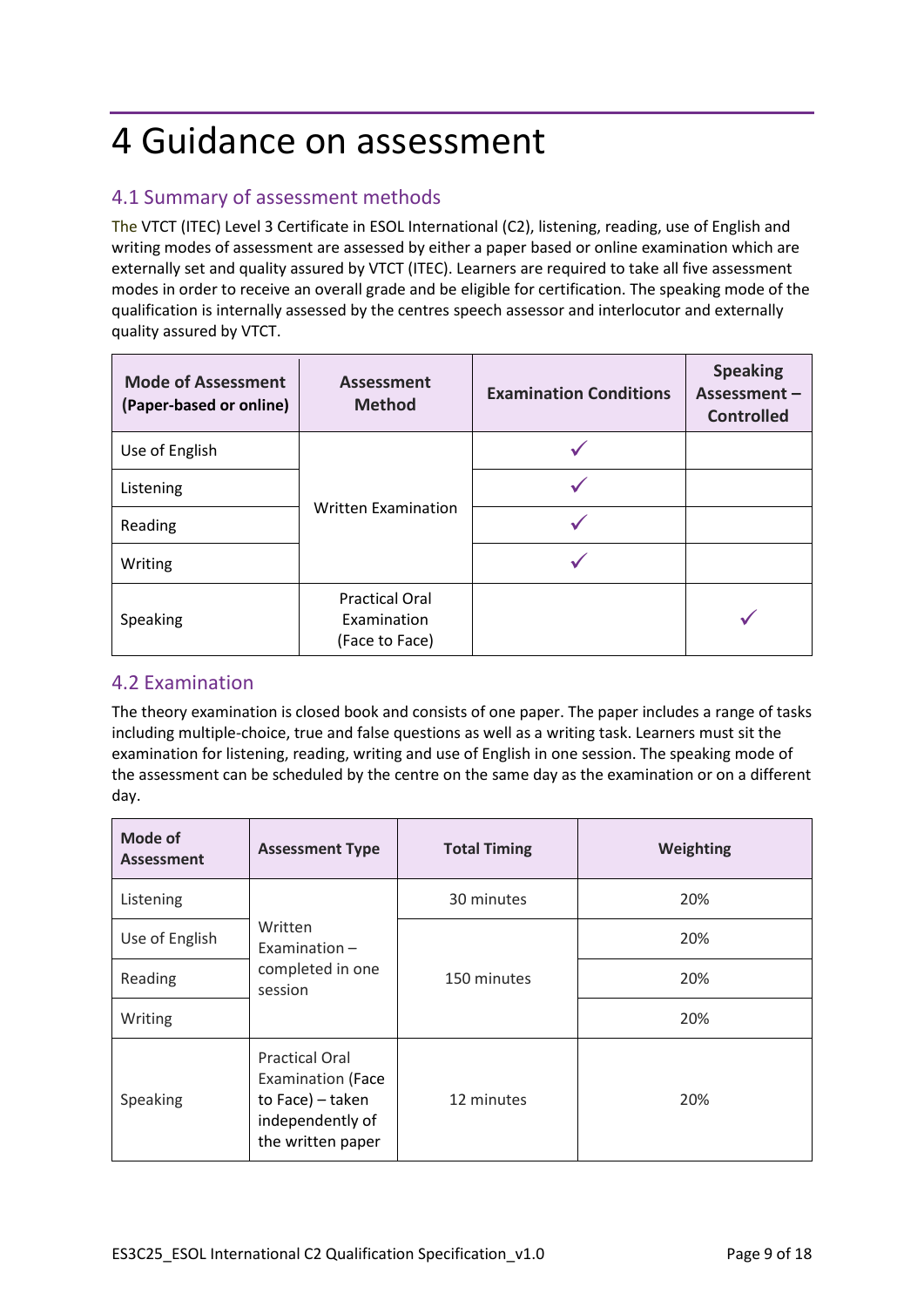Learners must achieve a minimum of 50% aggregate score across all modes of assessment in order to pass the VTCT (ITEC) Level 3 Certificate in ESOL International (C2) qualification. The qualification is graded Fail/Pass/Merit/Distinction.

| <b>Qualification</b>                                          | Fail      | Pass          | <b>Merit</b> | <b>Distinction</b> |
|---------------------------------------------------------------|-----------|---------------|--------------|--------------------|
| VTCT (ITEC) Level 3 Certificate<br>in ESOL International (C2) | Below 50% | $50\% - 64\%$ | 65% - 79%    | 80% and above      |

Examinations must be taken under examination conditions in accordance with VTCT (ITEC) Certificate in ESOL International policies and procedures for conducting ESOL International assessments. The pertinent documentation can be found on the VTCT website [\(www.vtct.org.uk\)](http://www.vtct.org.uk/).

#### <span id="page-9-0"></span>4.2.1 Retaking Examinations

Learners who fail to achieve the required Pass mark are permitted to re-sit after having sufficient teaching and additional study time. There is no limit to the number of retakes a learner can carry out.

#### <span id="page-9-1"></span>4.2.2 Reasonable adjustments and special considerations

A reasonable adjustment is an adjustment made to an assessment for a qualification that is approved or set in place before an assessment activity takes place; it constitutes an arrangement to give the learner access to the qualification.

Information on the reasonable adjustments and special considerations allowed for the external theory examination within this qualification can be found on the VTCT website [\(www.vtct.org.uk\)](http://www.vtct.org.uk/).

#### <span id="page-9-2"></span>4.3 Spot checking

In addition to the scheduled examination, targeted and unannounced spot checks of centres delivering this qualification will be undertaken as part of the awarding organisation's formal quality assurance process.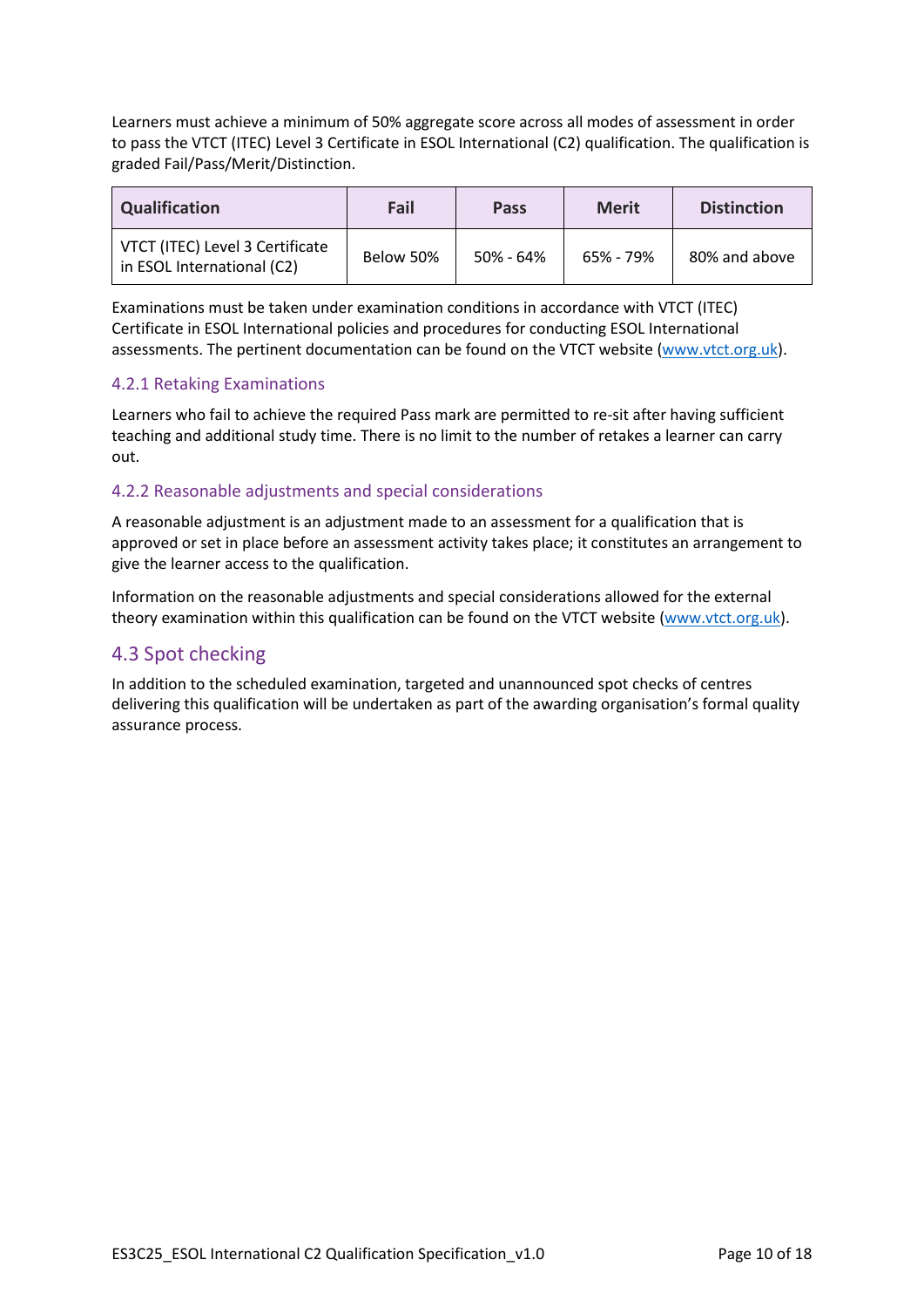### <span id="page-10-0"></span>5 Support and guidance

A VTCT (ITEC) ESOL International guidance documentation is available to support qualification delivery and assessment.

For more information, visit the VTCT website [\(www.vtct.org.uk\)](http://www.vtct.org.uk/).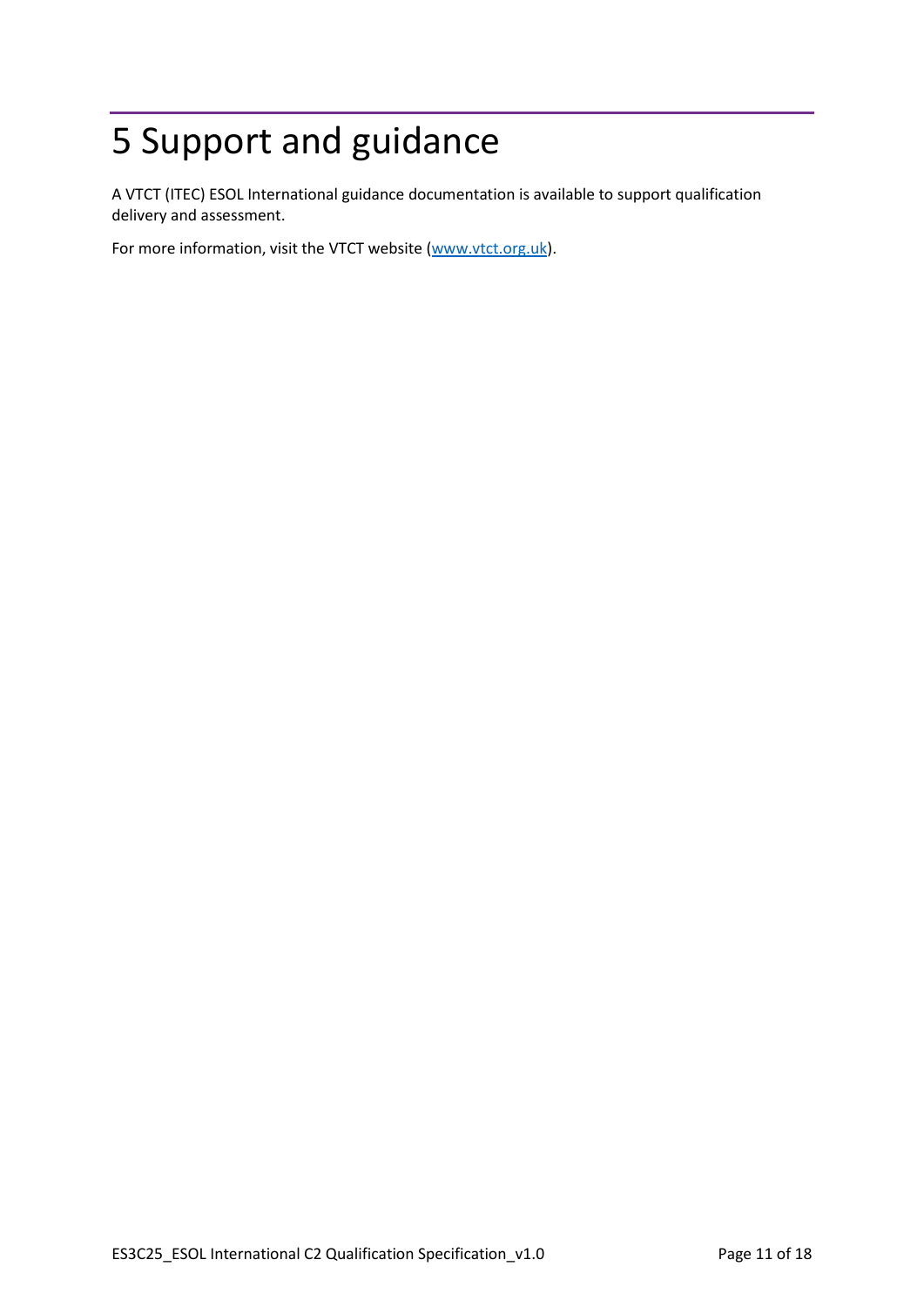### <span id="page-11-0"></span>6 Glossary

| <b>Product code</b>                                                                 | The code allocated by the awarding organisation. This should be<br>used when communicating directly with the awarding<br>organisation.                                                                                                                                                                                                                                                                              |
|-------------------------------------------------------------------------------------|---------------------------------------------------------------------------------------------------------------------------------------------------------------------------------------------------------------------------------------------------------------------------------------------------------------------------------------------------------------------------------------------------------------------|
| <b>Title</b>                                                                        | Reflects the content of the qualification.                                                                                                                                                                                                                                                                                                                                                                          |
| <b>Level</b>                                                                        | This represents the level of achievement and is aligned to the<br>Common European Framework Reference for Languages (CEFR).                                                                                                                                                                                                                                                                                         |
| <b>Guided Learning (GL) hours</b>                                                   | The qualification has GL assigned to them. This is the time a<br>learner spends:<br>being taught or given instruction by a lecturer, tutor,<br>$\bullet$<br>supervisor or other appropriate provider of education or<br>training.                                                                                                                                                                                   |
| <b>Learning outcomes</b>                                                            | Specify what a learner will know and understand as a result of<br>completing the qualification. These are covered in the<br>qualification handbook.                                                                                                                                                                                                                                                                 |
| <b>Assessment criteria</b>                                                          | Assessment criteria specify the minimum standard required by<br>the learner to achieve the relevant grade. Learners must provide<br>sufficient and valid evidence to achieve the grade. These are<br>covered in the qualification handbook.                                                                                                                                                                         |
| <b>Indicative content</b>                                                           | Provides the basis for the teaching, learning and assessment of<br>each learning outcome. Teachers and tutors should ensure that<br>the full breadth of qualification content is delivered.                                                                                                                                                                                                                         |
| <b>Assessment requirements</b>                                                      | Details the assessments that must be completed and achieved to<br>be awarded the qualification. For more information on<br>assessment methods see Section 4 of this specification.                                                                                                                                                                                                                                  |
| <b>The Common European</b><br><b>Framework of Reference</b><br>for Languages (CEFR) | The Common European Framework of Reference for Languages<br>(CEF or CEFR) devised by the Council of Europe as a way of<br>standardising the levels of language competencies. The CEFR<br>organises language proficiency in six levels, A1 to C2, which can<br>be regrouped into three broad levels: Basic User, Independent<br>User and Proficient and User The levels are defined through<br>'can-do' descriptors. |
| <b>Mode</b>                                                                         | ESOL International qualifications assess the four modes of<br>(listening, speaking, reading and writing plus the use of English).                                                                                                                                                                                                                                                                                   |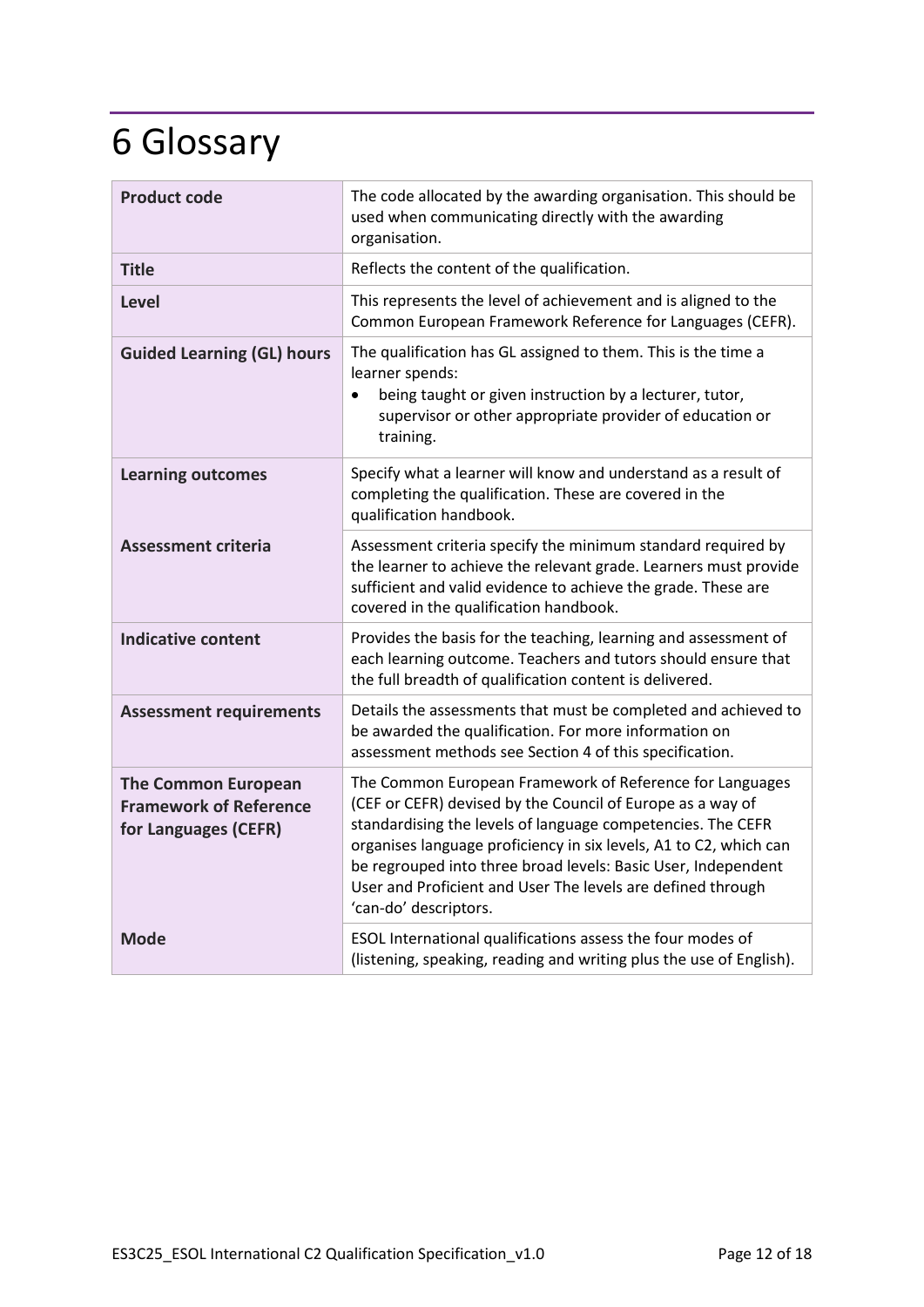### Appendix - Common Reference Levels

#### 1. Global scale

<span id="page-12-0"></span>

| Proficient user      | C <sub>2</sub> | Can understand with ease virtually everything heard or read. Can summarise information from different spoken and written sources, reconstructing<br>arguments and accounts in a coherent presentation. Can express him/herself spontaneously, very fluently and precisely, differentiating finer shades of<br>meaning even in more complex situations.                                                                                                                                         |
|----------------------|----------------|------------------------------------------------------------------------------------------------------------------------------------------------------------------------------------------------------------------------------------------------------------------------------------------------------------------------------------------------------------------------------------------------------------------------------------------------------------------------------------------------|
|                      | C <sub>1</sub> | Can understand a wide range of demanding, longer texts, and recognise implicit meaning. Can express him/herself fluently and spontaneously without<br>much obvious searching for expressions. Can use language flexibly and effectively for social, academic and professional purposes. Can produce clear,<br>well-structured, detailed text on complex subjects, showing controlled use of organisational patterns, connectors and cohesive devices.                                          |
| Independent user     | <b>B2</b>      | Can understand the main ideas of complex text on both concrete and abstract topics, including technical discussions in his/her field of specialisation.<br>Can interact with a degree of fluency and spontaneity that makes regular interaction with native speakers quite possible without strain for either party.<br>Can produce clear, detailed text on a wide range of subjects and explain a viewpoint on a topical issue giving the advantages and disadvantages of<br>various options. |
|                      | <b>B1</b>      | Can understand the main points of clear standard input on familiar matters regularly encountered in work, school, leisure, etc. Can deal with most<br>situations likely to arise whilst travelling in an area where the language is spoken. Can produce simple connected text on topics, which are familiar, or of<br>personal interest. Can describe experiences and events, dreams, hopes & ambitions and briefly give reasons and explanations for opinions and plans.                      |
| user<br><b>Basic</b> | A2             | Can understand sentences and frequently used expressions related to areas of most immediate relevance (e.g. very basic personal and family<br>information, shopping, local geography, employment). Can communicate in simple and routine tasks requiring a simple and direct exchange of<br>information on familiar and routine matters. Can describe in simple terms aspects of his/her background, immediate environment and matters in areas<br>of immediate need.                          |
|                      | A1             | Can understand and use familiar everyday expressions and very basic phrases aimed at the satisfaction of needs of a concrete type. Can introduce<br>him/herself and others and can ask and answer questions about personal details such as where he/she lives, people he/she knows and things he/she<br>has. Can interact in a simple way provided the other person talks slowly and clearly and is prepared to help.                                                                          |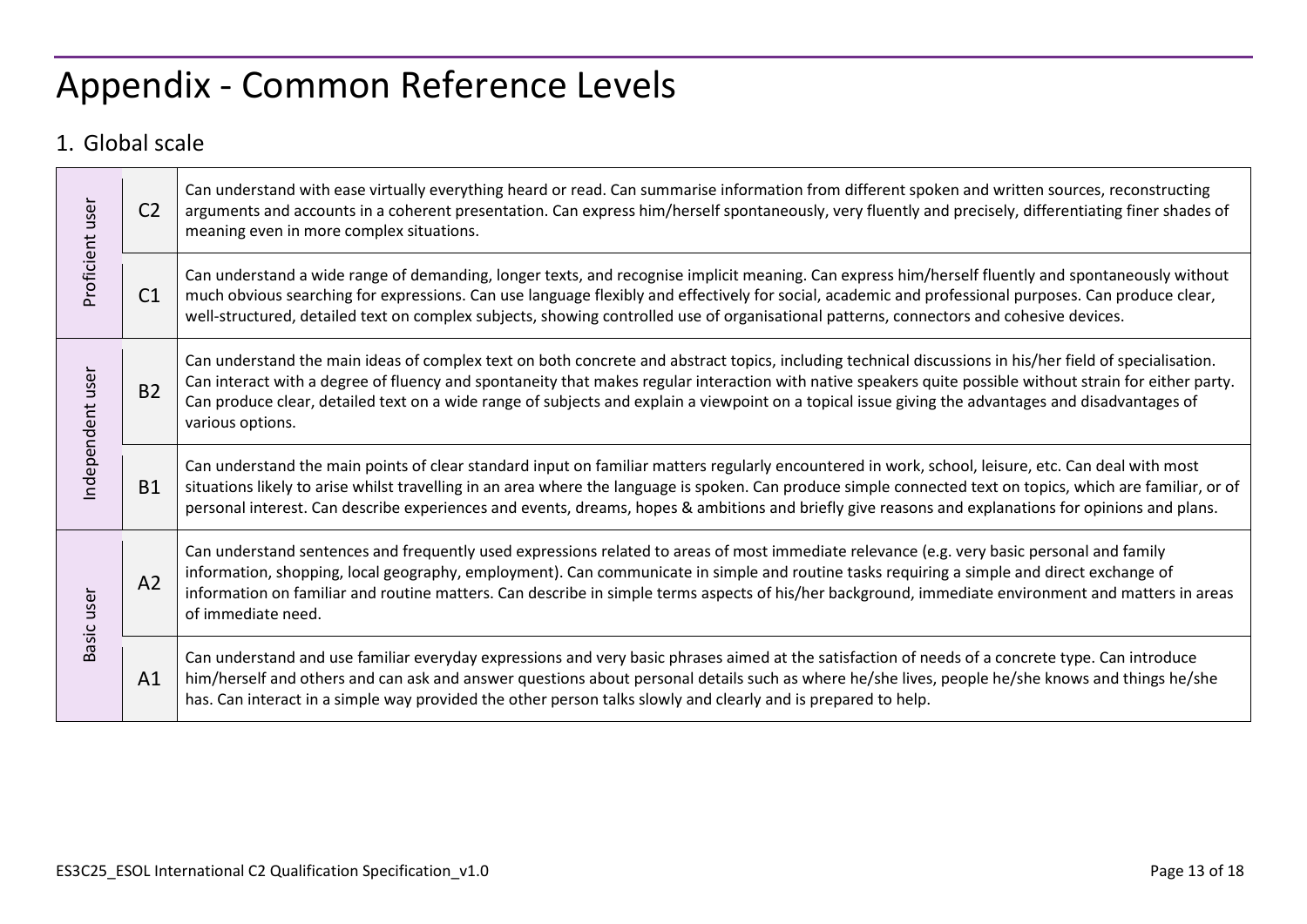### 2. Self-assessment grid

|                | Reception                                                                                                                                                                                                                                                                               |                                                                                                                                                                                                                                           | Interaction                                                                                                                                                                                                                                                                                                                                                                                     |                                                                                                                             | Production                                                                                                                                                                                                                                 |                                                                                                                                                                                                                                                                                                                                                          |
|----------------|-----------------------------------------------------------------------------------------------------------------------------------------------------------------------------------------------------------------------------------------------------------------------------------------|-------------------------------------------------------------------------------------------------------------------------------------------------------------------------------------------------------------------------------------------|-------------------------------------------------------------------------------------------------------------------------------------------------------------------------------------------------------------------------------------------------------------------------------------------------------------------------------------------------------------------------------------------------|-----------------------------------------------------------------------------------------------------------------------------|--------------------------------------------------------------------------------------------------------------------------------------------------------------------------------------------------------------------------------------------|----------------------------------------------------------------------------------------------------------------------------------------------------------------------------------------------------------------------------------------------------------------------------------------------------------------------------------------------------------|
|                | Listening                                                                                                                                                                                                                                                                               | Reading                                                                                                                                                                                                                                   | Spoken interaction                                                                                                                                                                                                                                                                                                                                                                              | Written interaction                                                                                                         | Spoken production                                                                                                                                                                                                                          | Written production                                                                                                                                                                                                                                                                                                                                       |
| C <sub>2</sub> | I have no difficulty in<br>understanding any kind of<br>spoken language, whether<br>live or broadcast, even when<br>delivered at fast native<br>speed, provided I have some<br>time to get familiar with the<br>accent.                                                                 | I can read with ease virtually<br>all forms of the written<br>language, including abstract,<br>structurally or linguistically<br>complex texts such as<br>manuals, specialised articles<br>and literary works.                            | I can take part effortlessly in<br>any conversation or<br>discussion and have a good<br>familiarity with idiomatic<br>expressions and<br>colloquialisms. I can express<br>myself fluently and convey<br>finer shades of meaning<br>precisely. If I do have a<br>problem I can backtrack and<br>restructure around the<br>difficulty so smoothly that<br>other people are hardly<br>aware of it. | I can express myself with<br>clarity and precision, relating<br>to the addressee flexibly and<br>effectively in an assured, | I can present a clear,<br>smoothly-flowing<br>description or argument in a<br>style appropriate to the<br>context and with an<br>effective logical structure<br>which helps the recipient to<br>notice and remember<br>significant points. | I can write clear, smoothly<br>flowing text in an<br>appropriate style. I can write<br>complex letters, reports or<br>articles, which present a<br>case with an effective logical<br>structure, which helps the<br>recipient to notice and<br>remember significant points.<br>I can write summaries and<br>reviews of professional or<br>literary works. |
| C <sub>1</sub> | I can understand extended<br>speech even when it is not<br>clearly structured and when<br>relationships are only<br>implied and not signalled<br>explicitly. I can understand<br>television programmes and<br>films without too much<br>effort.                                         | I can understand long and<br>complex factual and literary<br>texts, appreciating<br>distinctions of style. I can<br>understand specialised<br>articles and longer technical<br>instructions, even when they<br>do not relate to my field. | I can express myself fluently<br>and spontaneously without<br>much obvious searching for<br>expressions. I can use<br>language flexibly and<br>effectively for social and<br>professional purposes. I can<br>formulate ideas and<br>opinions with precision and<br>relate my contribution<br>skilfully to those of other<br>speakers.                                                           | personal, style.                                                                                                            | I can present clear, detailed<br>descriptions of complex<br>subjects integrating sub-<br>themes, developing<br>particular points and<br>rounding off with an<br>appropriate conclusion.                                                    | I can express myself in clear,<br>well-structured text,<br>expressing points of view at<br>some length. I can write<br>detailed expositions of<br>complex subjects in an essay<br>or a report, underlining what<br>I consider to be the salient<br>issues. I can write different<br>kinds of texts in a style<br>appropriate to the reader in<br>mind.   |
| <b>B2</b>      | I can understand extended<br>speech and lectures and<br>follow even complex lines of<br>argument provided the topic<br>is reasonably familiar. I can<br>understand most TV news<br>and current affairs<br>programmes. I can<br>understand the majority of<br>films in standard dialect. | I can read articles and<br>reports concerned with<br>contemporary problems in<br>which the writers adopt<br>particular stances or<br>viewpoints. I can understand<br>contemporary literary prose.                                         | I can interact with a degree<br>of fluency and spontaneity<br>that makes regular<br>interaction with native<br>speakers quite possible. I<br>can take an active part in<br>discussion in familiar<br>contexts, accounting for and<br>sustaining my views.                                                                                                                                       | I can write letters<br>highlighting the personal<br>significance of events and<br>experiences.                              | I can present clear, detailed<br>descriptions on a wide range<br>of subjects related to my<br>field of interest. I can explain<br>a viewpoint on a topical<br>issue giving the advantages<br>and disadvantages of various<br>options.      | I can write clear, detailed<br>text on a wide range of<br>subjects related to my<br>interests. I can write an<br>essay or report, passing on<br>information or giving<br>reasons in support of or<br>against a particular point of<br>view.                                                                                                              |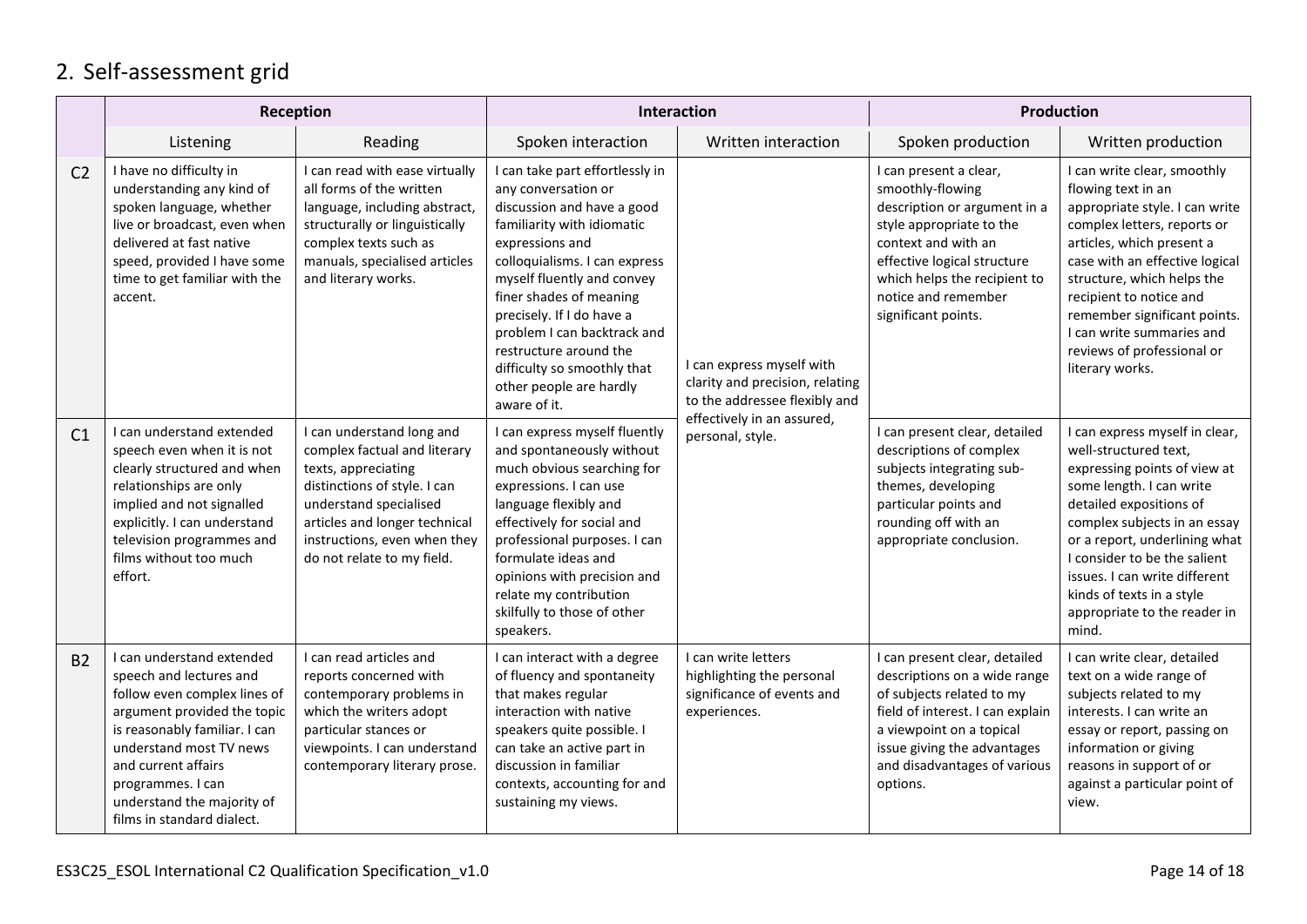|           | Reception                                                                                                                                                                                                                                                                                                                                            |                                                                                                                                                                                                                                                      | Interaction                                                                                                                                                                                                                                                                                                                   |                                                                                                                                                                                                                                  | <b>Production</b>                                                                                                                                                                                                                                                                                     |                                                                                                                                  |
|-----------|------------------------------------------------------------------------------------------------------------------------------------------------------------------------------------------------------------------------------------------------------------------------------------------------------------------------------------------------------|------------------------------------------------------------------------------------------------------------------------------------------------------------------------------------------------------------------------------------------------------|-------------------------------------------------------------------------------------------------------------------------------------------------------------------------------------------------------------------------------------------------------------------------------------------------------------------------------|----------------------------------------------------------------------------------------------------------------------------------------------------------------------------------------------------------------------------------|-------------------------------------------------------------------------------------------------------------------------------------------------------------------------------------------------------------------------------------------------------------------------------------------------------|----------------------------------------------------------------------------------------------------------------------------------|
|           | Listening                                                                                                                                                                                                                                                                                                                                            | Reading                                                                                                                                                                                                                                              | Spoken interaction                                                                                                                                                                                                                                                                                                            | Written interaction                                                                                                                                                                                                              | Spoken production                                                                                                                                                                                                                                                                                     | Written production                                                                                                               |
| <b>B1</b> | I can understand the main<br>points of clear standard<br>speech on familiar matters<br>regularly encountered in<br>work, school, leisure, etc. I<br>can understand the main<br>point of many radio or TV<br>programmes on current<br>affairs or topics of personal<br>or professional interest<br>when the delivery is<br>relatively slow and clear. | I can understand texts that<br>consist mainly of high<br>frequency every day or job-<br>related language. I can<br>understand the description<br>of events, feelings and<br>wishes in personal letters.                                              | I can deal with most<br>situations likely to arise<br>whilst travelling in an area<br>where the language is<br>spoken. I can enter<br>unprepared into<br>conversation on topics that<br>are familiar, of personal<br>interest or pertinent to<br>everyday life (e.g. family,<br>hobbies, work, travel and<br>current events). | I can write personal letters<br>describing experiences and<br>impressions.                                                                                                                                                       | I can connect phrases in a<br>simple way in order to<br>describe experiences and<br>events, my dreams, hopes &<br>ambitions. I can briefly give<br>reasons and explanations for<br>opinions and plans. I can<br>narrate a story or relate the<br>plot of a book or film and<br>describe my reactions. | I can write straightforward<br>connected text on topics,<br>which are familiar, or of<br>personal interest.                      |
| A2        | I can understand phrases<br>and the highest frequency<br>vocabulary related to areas<br>of most immediate personal<br>relevance (e.g. very basic<br>personal and family<br>information, shopping, local<br>geography, employment). I<br>can catch the main point in<br>short, clear, simple<br>messages and<br>announcements.                        | I can read very short, simple<br>texts. I can find specific,<br>predictable information in<br>simple everyday material<br>such as advertisements,<br>prospectuses, menus and<br>timetables and I can<br>understand short simple<br>personal letters. | I can communicate in simple<br>and routine tasks requiring a<br>simple and direct exchange<br>of information on familiar<br>topics and activities. I can<br>handle very short social<br>exchanges, even though I<br>can't usually understand<br>enough to keep the<br>conversation going myself.                              | I can write short, simple<br>notes and messages relating<br>to matters in areas of<br>immediate need. I can write<br>a very simple personal<br>letter, for example thanking<br>someone for something.                            | I can use a series of phrases<br>and sentences to describe in<br>simple terms my family and<br>other people, living<br>conditions, my educational<br>background and my present<br>or most recent job.                                                                                                 | I can write a series of simple<br>phrases and sentences<br>linked with simple<br>connectors like, "and", "but"<br>and "because". |
| A1        | I can recognise familiar<br>words and very basic<br>phrases concerning myself,<br>my family and immediate<br>concrete surroundings when<br>people speak slowly and<br>clearly.                                                                                                                                                                       | I can understand familiar<br>names, words and very<br>simple sentences, for<br>example on notices and<br>posters or in catalogues.                                                                                                                   | I can interact in a simple way<br>provided the other person is<br>prepared to repeat or<br>rephrase things at a slower<br>rate of speech and help me<br>formulate what I'm trying to<br>say. I can ask and answer<br>simple questions in areas of<br>immediate need or on very<br>familiar topics.                            | I can write a short, simple<br>postcard, for example<br>sending holiday greetings. I<br>can fill in forms with<br>personal details, for example<br>entering my name,<br>nationality and address on a<br>hotel registration form. | I can use simple phrases and<br>sentences to describe where<br>I live and people I know.                                                                                                                                                                                                              | I can write simple isolated<br>phrases and sentences.                                                                            |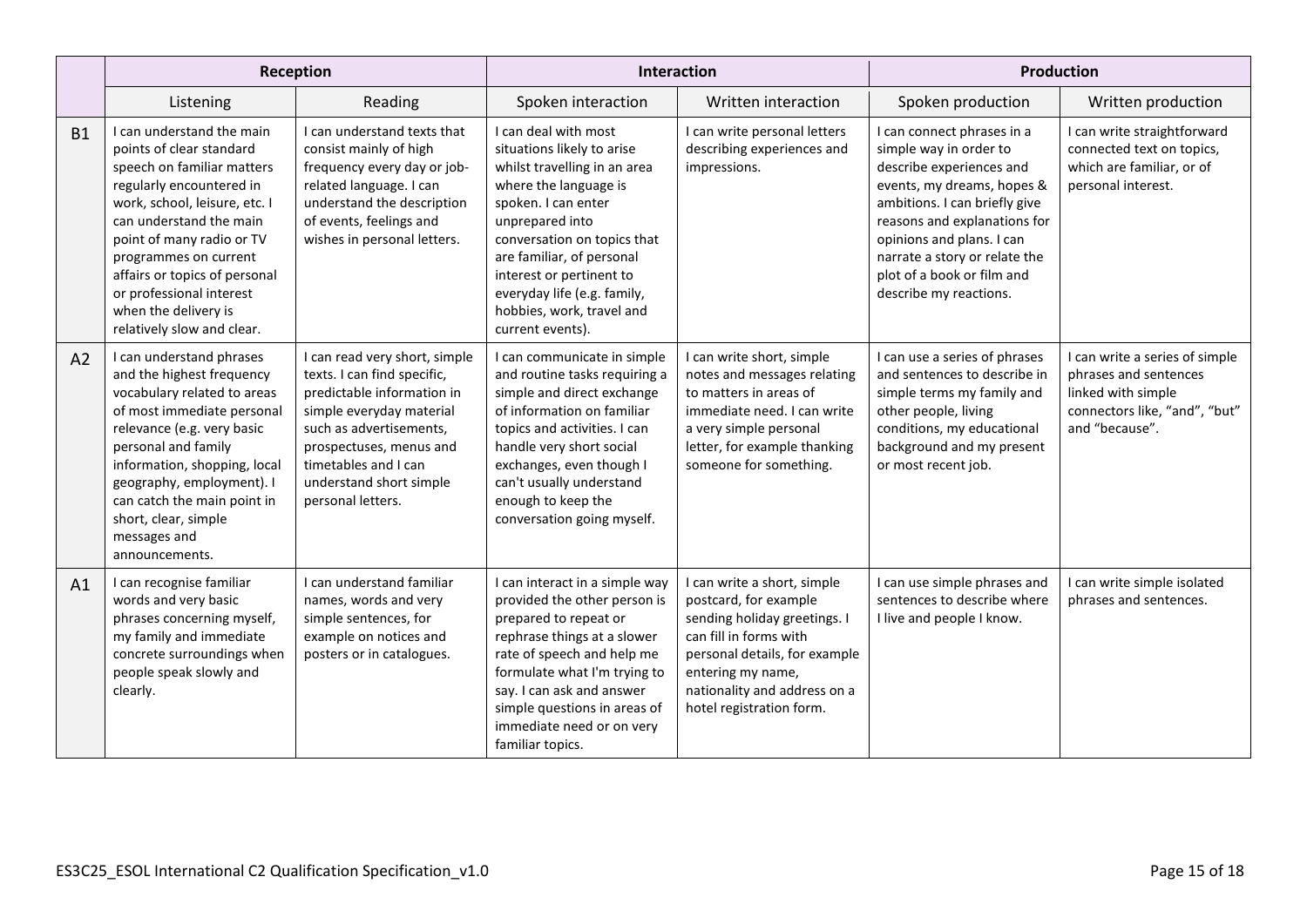### 3. Qualitative aspects of spoken language use

|                | Range                                                                                                                                                                                                                                                                                           | <b>Accuracy</b>                                                                                                                                                                  | <b>Fluency</b>                                                                                                                                                                                         | <b>Interaction</b>                                                                                                                                                                                                                                                                | Coherence                                                                                                                                                                                    |
|----------------|-------------------------------------------------------------------------------------------------------------------------------------------------------------------------------------------------------------------------------------------------------------------------------------------------|----------------------------------------------------------------------------------------------------------------------------------------------------------------------------------|--------------------------------------------------------------------------------------------------------------------------------------------------------------------------------------------------------|-----------------------------------------------------------------------------------------------------------------------------------------------------------------------------------------------------------------------------------------------------------------------------------|----------------------------------------------------------------------------------------------------------------------------------------------------------------------------------------------|
| C <sub>2</sub> | Shows great flexibility<br>reformulating ideas in differing<br>linguistic forms to convey finer<br>shades of meaning precisely, to<br>give emphasis, to differentiate and<br>to eliminate ambiguity. Also has a<br>good command of idiomatic<br>expressions and colloquialisms.                 | Maintains consistent grammatical<br>control of complex language, even<br>while attention is otherwise<br>engaged (e.g. in forward planning,<br>in monitoring others' reactions). | Can express him/herself<br>spontaneously at length with a<br>natural colloquial flow, avoiding or<br>backtracking around any difficulty<br>so smoothly that the interlocutor is<br>hardly aware of it. | Can interact with ease and skill,<br>picking up and using non-verbal<br>and intentional cues effortlessly.<br>Can interweave his/her<br>contribution into the joint<br>discourse with fully natural turn<br>taking, referencing, allusion<br>making etc.                          | Can create coherent and cohesive<br>discourse making full and<br>appropriate use of a variety of<br>organisational patterns and a wide<br>range of connectors and other<br>cohesive devices. |
| C <sub>1</sub> | Has a good command of a broad<br>range of language allowing<br>him/her to select a formulation to<br>express him/ herself clearly in an<br>appropriate style on a wide range<br>of general, academic, professional<br>or leisure topics without having to<br>restrict what he/she wants to say. | Consistently maintains a high<br>degree of grammatical accuracy;<br>errors are rare, difficult to spot and<br>generally corrected when they do<br>occur.                         | Can express him/herself fluently<br>and spontaneously, almost<br>effortlessly. Only a conceptually<br>difficult subject can hinder a<br>natural, smooth flow of language.                              | Can select a suitable phrase from a<br>readily available range of discourse<br>functions to preface his remarks in<br>order to get or to keep the floor<br>and to relate his/her own<br>contributions skilfully to those of<br>other speakers.                                    | Can produce clear, smoothly<br>flowing, well-structured speech,<br>showing controlled use of<br>organisational patterns,<br>connectors and cohesive devices.                                 |
| <b>B2</b>      | Has a sufficient range of language<br>to be able to give clear<br>descriptions, express viewpoints<br>on most general topics, without<br>much conspicuous searching for<br>words, using some complex<br>sentence forms to do so.                                                                | Shows a relatively high degree of<br>grammatical control. Does not<br>make errors which cause<br>misunderstanding, and can correct<br>most of his/her mistakes.                  | Can produce stretches of language<br>with a fairly even tempo; although<br>he/she can be hesitant as he or she<br>searches for patterns and<br>expressions, there are few<br>noticeably long pauses.   | Can initiate discourse, take his/her<br>turn when appropriate and end<br>conversation when he / she needs<br>to, though he /she may not always<br>do this elegantly. Can help the<br>discussion along on familiar ground<br>confirming comprehension,<br>inviting others in, etc. | Can use a limited number of<br>cohesive devices to link his/her<br>utterances into clear, coherent<br>discourse, though there may be<br>some "jumpiness" in a long<br>contribution.          |
| <b>B1</b>      | Has enough language to get by,<br>with sufficient vocabulary to<br>express him/herself with some<br>hesitation and circumlocutions on<br>topics such as family, hobbies and<br>interests, work, travel, and current<br>events.                                                                  | Uses reasonably accurately a<br>repertoire of frequently used<br>"routines" and patterns associated<br>with more predictable situations.                                         | Can keep going comprehensibly,<br>even though pausing for<br>grammatical and lexical planning<br>and repair is very evident,<br>especially in longer stretches of<br>free production.                  | Can initiate, maintain and close<br>simple face-to-face conversation<br>on topics that are familiar or of<br>personal interest. Can repeat back<br>part of what someone has said to<br>confirm mutual understanding.                                                              | Can link a series of shorter,<br>discrete simple elements into a<br>connected, linear sequence of<br>points.                                                                                 |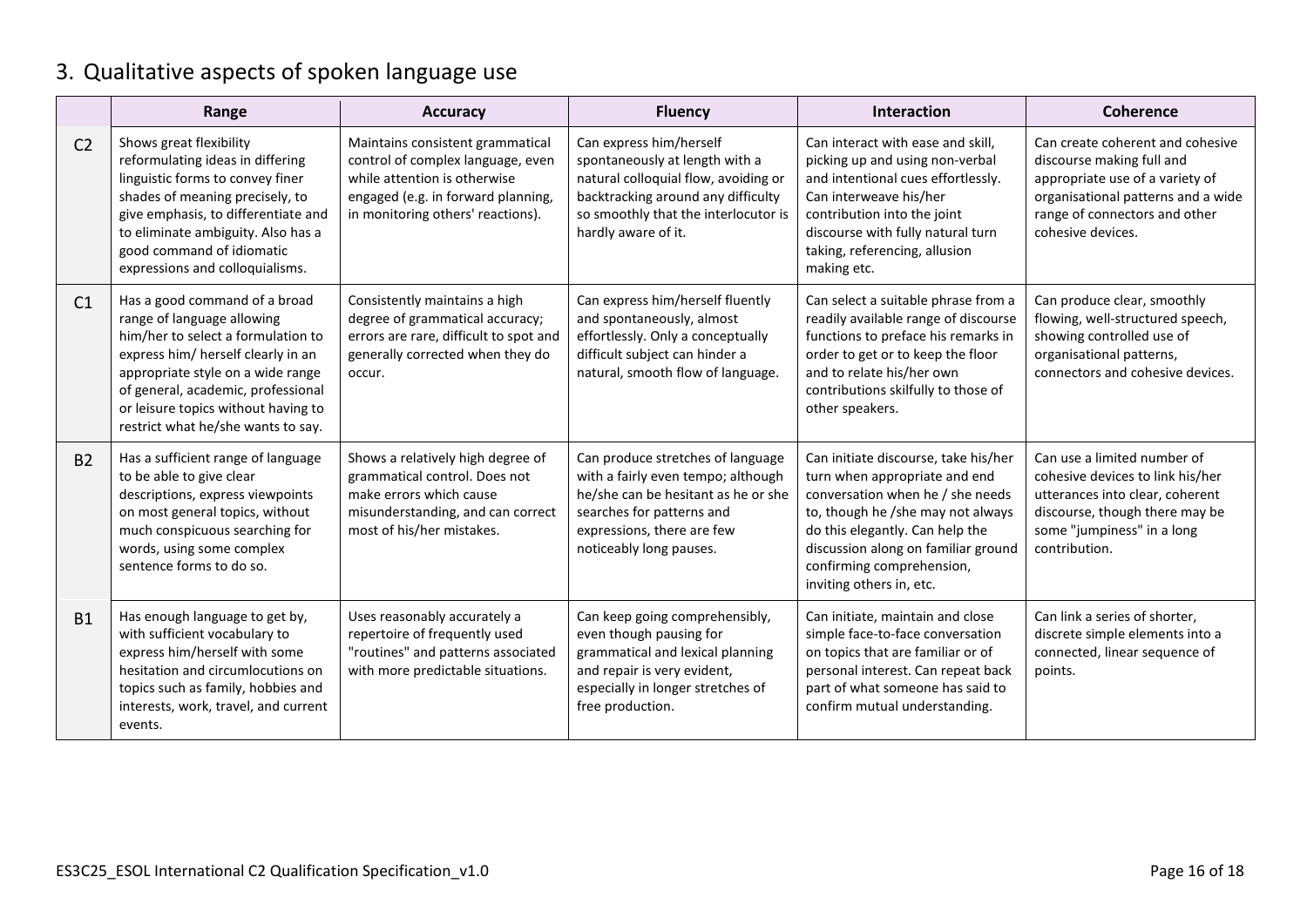|                | Range                                                                                                                                                                             | <b>Accuracy</b>                                                                                                             | <b>Fluency</b>                                                                                                                                                                               | <b>Interaction</b>                                                                                                                                                                                    | <b>Coherence</b>                                                                                |
|----------------|-----------------------------------------------------------------------------------------------------------------------------------------------------------------------------------|-----------------------------------------------------------------------------------------------------------------------------|----------------------------------------------------------------------------------------------------------------------------------------------------------------------------------------------|-------------------------------------------------------------------------------------------------------------------------------------------------------------------------------------------------------|-------------------------------------------------------------------------------------------------|
| A <sub>2</sub> | Uses basic sentence patterns with<br>memorised phrases, groups of a<br>few words and formulae in order<br>to communicate limited<br>information in simple everyday<br>situations. | Uses some simple structures<br>correctly, but still systematically<br>makes basic mistakes.                                 | Can make him/herself understood<br>in very short utterances, even<br>though pauses, false starts and<br>reformulation are very evident.                                                      | Can answer questions and respond<br>to simple statements. Can indicate<br>when he/she is following but is<br>rarely able to understand enough<br>to keep conversation going of<br>his/her own accord. | Can link groups of words with<br>simple connectors like "and", "but"<br>and "because".          |
| A1             | Has a very basic repertoire of<br>words and simple phrases related<br>to personal details and particular<br>concrete situations.                                                  | Shows only limited control of a few<br>simple grammatical structures and<br>sentence patterns in a memorised<br>repertoire. | Can manage very short, isolated,<br>mainly pre-packaged utterances,<br>with much pausing to search for<br>expressions, to articulate less<br>familiar words, and to repair<br>communication. | Can ask and answer questions<br>about personal details. Can<br>interact in a simple way but<br>communication is totally<br>dependent on repetition,<br>rephrasing and repair.                         | Can link words or groups of words<br>with very basic linear connectors<br>like "and" or "then". |